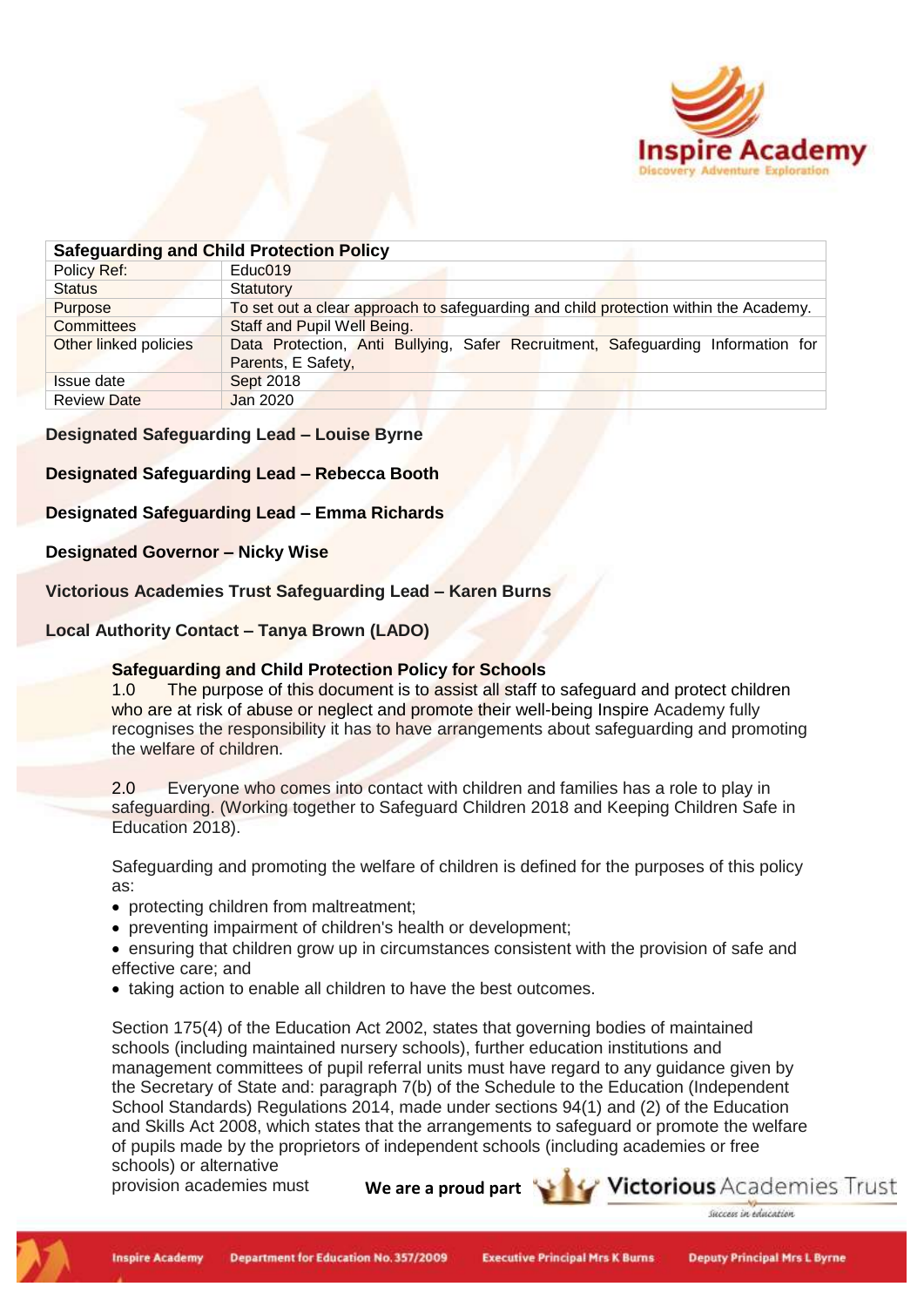have regard to any guidance given by the Secretary of State.



3.0 This legislation makes safeguarding responsibilities clear and gives governors as ademy employers the ability to dismiss or otherwise discipline Principals and teachers who fail in this duty.

4.0 This policy and procedures should be read in conjunction with: Local Safeguarding Children Procedures

- 5.0 This policy also reflects the requirements of:
- Working Together to Safeguard Children 2018.
- Keeping children safe in education 2018.
- Sexual violence and sexual harassment between schools and children in schools and colleges 2018
- What to do if you are worried that child is being abused 2016.
- Disqualification under the Childcare Act 2016.

6.0 This policy and the following procedures apply to all paid staff, volunteers and governors working with or at Inspire Academy.

## **7.0 Significant Harm**

7.1 There are no absolute criteria on which to rely when judging what constitutes significant harm. Consideration of the severity of ill-treatment may include the degree and the extent of physical harm, the duration and frequency of abuse and neglect, the extent of premeditation, and the presence or degree of threat, coercion, sadism, and bizarre or unusual elements. Each of these elements has been associated with more severe effects on the child, and/or relatively greater difficulty in helping the child overcome the adverse impact of the maltreatment. Sometimes, a single traumatic event may constitute significant harm (e.g. a violent assault, suffocation or poisoning). More often, significant harm is a compilation of significant events, both acute and longstanding, which interrupt, change or damage the child's physical and psychological development. Some children live in family and social circumstances where their health and development are neglected. For them, it is the corrosiveness of long-term emotional, physical or sexual abuse that causes impairment to the extent of constituting significant harm. In each case, it is necessary to consider any maltreatment alongside the family's strengths and supports.

7.2 The following procedures outline the action to be taken if it is suspected that a child may be being abused, harmed or neglected. There are four categories of abuse:

- Physical abuse
- Emotional abuse
- Sexual abuse
- **Neglect**

7.3 It is acknowledged that a child can be abused, harmed or neglected in a family, institution or community setting by someone known to them, or less commonly, by a stranger, this includes someone in a position of trust such as a teacher or other professional.

7.4 Safeguarding and the promotion of a child's welfare covers all aspects of the child's life and the Academy is committed to ensuring that all its actions in respect for a child are compatible with this aim. If there are concerns about a child's welfare that do not meet the thresholds of child abuse the Academy will consider whether the Early Help approach should be considered. Remember early identification of concerns and the use of Early Help to

**We are a proud part** 

**Victorious** Academies Trust Success in education

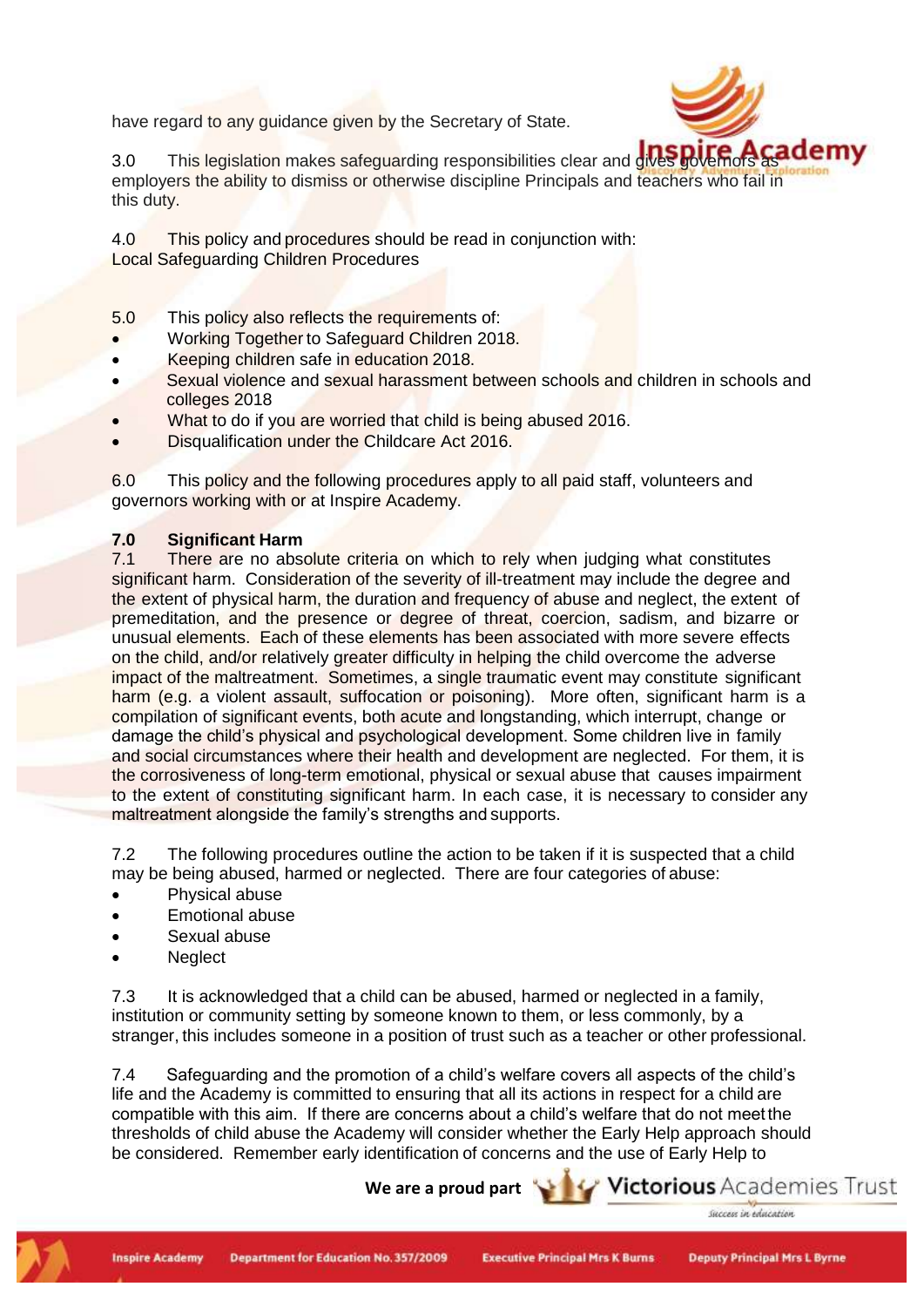develop a multi-agency plan for the child can reduce the risk of subsequent abuse.

7.5 Victorious Academies Trust is also committed to actively promoting the fundamental emy British values of democracy, the rule of law, individual liberty and respect and tolerance of those with different faiths and beliefs; the pupils are encouraged to develop and demonstrate skills and attitudes that will allow them to participate fully in and contribute positively to life in modern Britain.

7.6 With a current threat from terrorism in the UK including the exploitation of vulnerable young people, aiming to involve them or, to be active in supporting terrorism, Victorious Academies Trust is alert to the potential radicalisation of our pupils.

7.7 The Trust seeks to protect children and young people against the messages of all extremism. Concerns about pupils in the Academy from teachers or concerned members of the public should be referred to the Designated Safeguarding Lead / Principal who have local contact details for Prevent and Channel referrals. They will also consider whether circumstances require the Police to be contacted.

## **8.0 Context**

8.1 The content of this policy is applicable to all paid staff, volunteers and Governors.

8.2 The governors and staff of Inspire Academy fully recognise the contribution it makes to safeguarding children. We recognise that all staff, including volunteers, have a full and active part to play in protecting our children from harm.

8.3 All staff and Governors believe that our Academy should provide a caring, positive safe and stimulating environment that promotes the social, physical and moral development of the individual child.

## 8.4 The aims of this policy are:

- To support the child's development in ways that will foster security, confidence and independence.
- To raise the awareness of both teaching and non-teaching staff of the need to safeguard children and of their responsibilities in identifying and reporting possible cases of abuse

8.5 Adopting child protection guidelines through procedures and a code of conduct for staff and volunteers.

- To provide a systematic means of monitoring children known or thought to be at risk of harm.
- To support pupils who have suffered abuse in accordance with their agreed Child Protection Plan.
- To emphasise the need for good levels of communication between all members of staff.
- Carefully follow the procedures for recruitment and selection of staff and volunteers, ensuring that all adults within our school who have access to children have been checked as to their suitability.
- To set out a structured procedure within the school community in cases of suspected abuse.
- Sharing information about child protection and good practice with children, parents and carers, staff and volunteers.
- To develop and

**We are a proud part** 

Success in education

Victorious Academies Trust

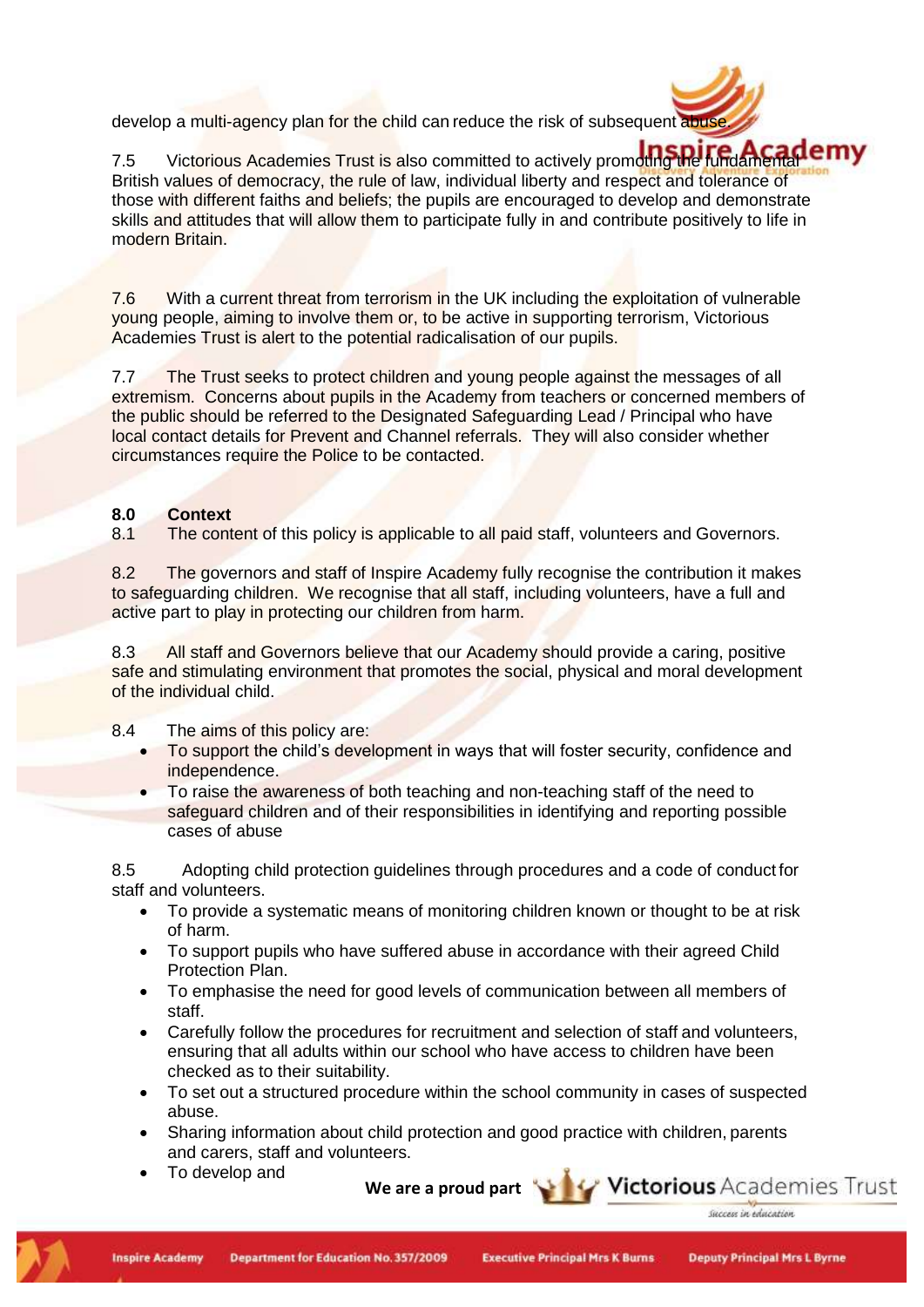promote effective working relationships with other agencies, especially the Police and Social Care. Sharing information about concerns with agencies who need to and involving parents and children appropriately.

- To ensure all staff are aware of the Academy's code of conduct.
- Ensure all staff are aware of the latest statutory guidance on Disqualification under the Childcare Act 2006 and The Childcare (Disqualification Regulations 2009, issued by the DfE in February 2015.
- Providing effective management for staff and volunteers through support, supervision and training.

#### **8.6 Equality**

 Some children's circumstances mean they are more vulnerable to abuse and/or less able to easily access services. These children often require a high degree or awareness and co-operation between professionals in different agencies, both in recognising and identifying their needs and in acting to meet those needs.

#### **9.0 Procedures**

9.1 Our Academy procedures for safeguarding children will be in line with Working Together to Safeguard Children 2018, Keeping Children Safe in Education 2018 and the Local Safeguarding Children's Board procedures.

9.2 In the event that there are concerns about a child the Designated Safeguarding Lead (or their deputy, if not available) will access the local guidance to inform their decision making process with regard to the presenting safeguarding concerns.

- All members of staff will develop their understanding of the signs and indicators of abuse and their responsibility for referring any concerns.
- All new members of staff will be given a copy of our child protection procedures as part of their induction into Inspire Academy.
- All members of staff will know how to respond to a pupil who discloses abuse. It is vital that our actions do not abuse the child further or prejudice further enquiries, for example,
- Stay calm, listen to the child, if you are shocked by what is being said try not to show it.
- Do not promise confidentiality, you can however promise privacy, reassure the child they have done the right thing, explain who you will have to tell and why.
- If a child is making a disclosure the pace should be dictated by the child, do not ask leading questions for example, 'what did they do next?' It is our role to listen not to investigate. Use open questions such as 'is there anything else you wish to tell me'.
- Accept what they are telling you, do not make judgements.
- Reassure the child that they have done the right thing in telling you. Do acknowledge how hard it was for them to tell you.
- Don't criticise the perpetrator, this may be someone they love.
- Tell them what you will do next and with whom the information will be shared
- Pass this information on immediately to your Designated Person or Deputy Designated Person in his/her absence.
- 9.3 All staff may raise concerns directly with Children's Social Care.

**We are a proud part** 

Success in education

Victorious Academies Trust

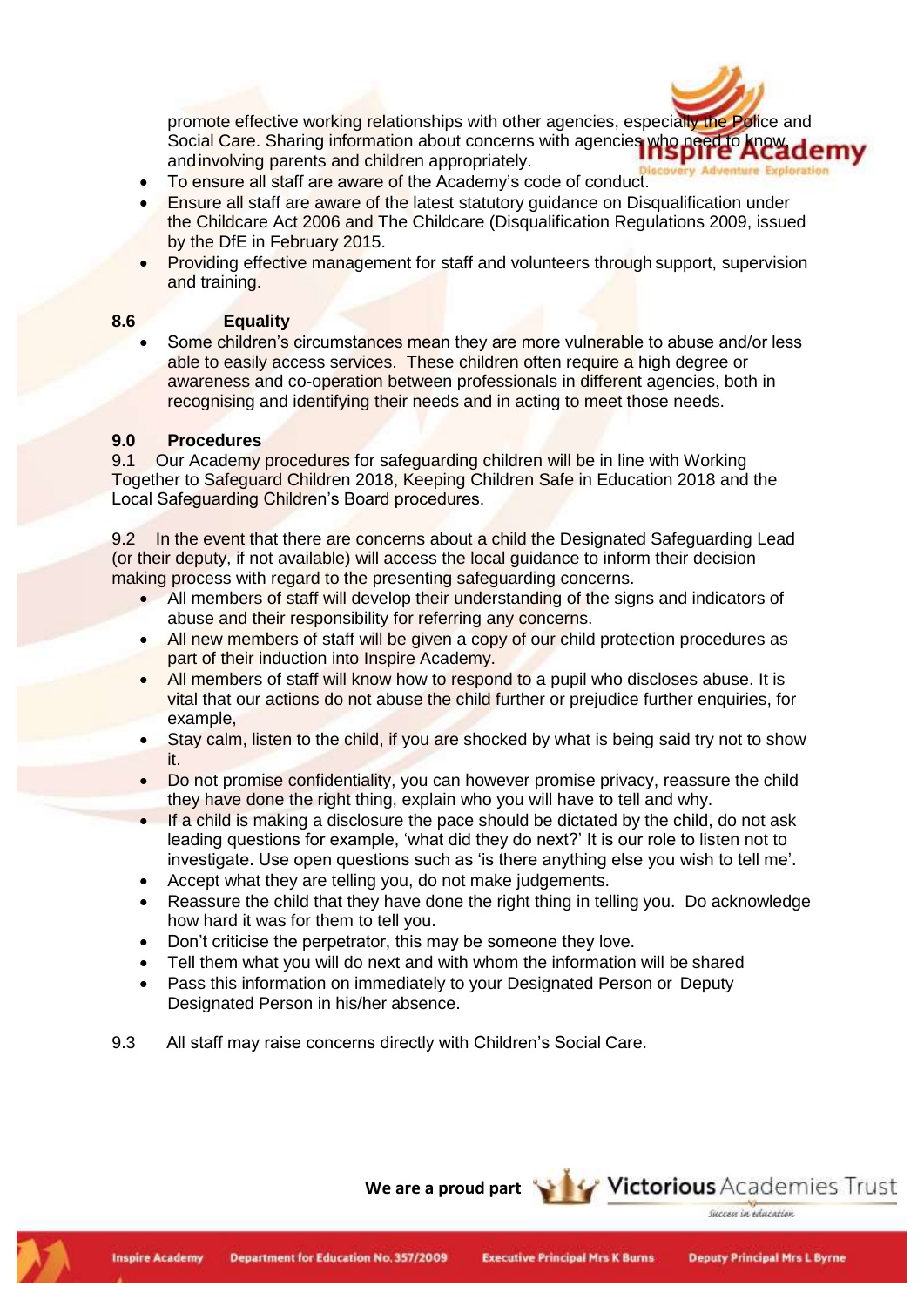

9.4 After a child has disclosed abuse the designated person should carefully consider my whether or not it is safe for a child to return home to potentially abusive situation. On these rare occasions it may be necessary to take immediate action to contact Children's Social Care to discuss putting safety measures into effect.(Tel: Social Care Duty Manager: 0161 342 4101 (in hours) or 0161 342 2222 (out of hours) , Child Sexual Exploitation Team (Phoenix): 0161 856 5880)

- Report all information immediately, on the same working day, to the Designated Safeguarding Lead, or in their absence to the Safeguarding Deputy.
- The conduct of staff when in a 1:1 situation with a child is managed in a way that would not lead any reasonable person to question their motives or intentions. All staff must ensure that their behaviour and actions do not place children or themselves at risk of harm or of allegations of harm to children. All staff must be aware of the schools 'Whistleblowing Policy' and how to access it.
- All parents/carers are made aware of the possibilities of staff members' actions with regard to child protection procedures.
- All parents, as part of the child induction process, will be made aware of this policy which is on the Academy website www.Inspireacademyashton.org.
- We will review our Child Protection Procedures annually.

## **10.0 Types of abuse and neglect**

These definitions are from "Keeping Children Safe in Education" (September 2016).

- **Abuse:** a form of maltreatment of a child. Somebody may abuse or neglect a child by inflicting harm, or by failing to act to prevent harm. An adult or adults or another child or children may abuse them.
- **Physical abuse:** a form of abuse which may involve hitting, shaking, throwing, poisoning, burning or scalding, drowning, suffocating or otherwise causing physical harm to a child. Physical harm may also be caused when a parent or carer fabricates the symptoms of, or deliberately induces, illness in a child.
- **Emotional abuse:** the persistent emotional maltreatment of a child such as to cause severe and adverse effects on the child's emotional development. It may involve conveying to a child that they are worthless or unloved, inadequate, or valued only insofar as they meet the needs of another person. It may include not giving the child opportunities to express their views, deliberately silencing them or 'making fun' of what they say or how they communicate. It may feature age or developmentally inappropriate expectations being imposed on children. These may include interactions that are beyond a child's developmental capability as well as overprotection and limitation of exploration and learning, or preventing the child participating in normal social interaction. It may involve seeing or hearing the ill treatment of another. It may involve serious bullying (including cyberbullying), causing children frequently to feel frightened or in danger, or the exploitation or corruption of children. Some level of emotional abuse is involved in all types of maltreatment of a child, although it may occur alone.
- **Sexual abuse**: involves forcing or enticing a child or young person to take part in sexual activities, not necessarily involving a high level of violence, whether or not the child is aware of what is happening. The activities may involve physical contact, including assault by penetration (for example rape or oral sex) or non-penetrative acts such as masturbation, kissing, rubbing and touching outside of clothing. They may also include non-contact activities, such as involving children in looking at, or in the production of, sexual images, watching sexual activities, encouraging children to behave in sexually inappropriate ways, or grooming a child in preparation for abuse (including via the **Victorious** Academies Trust

**We are a proud part** 

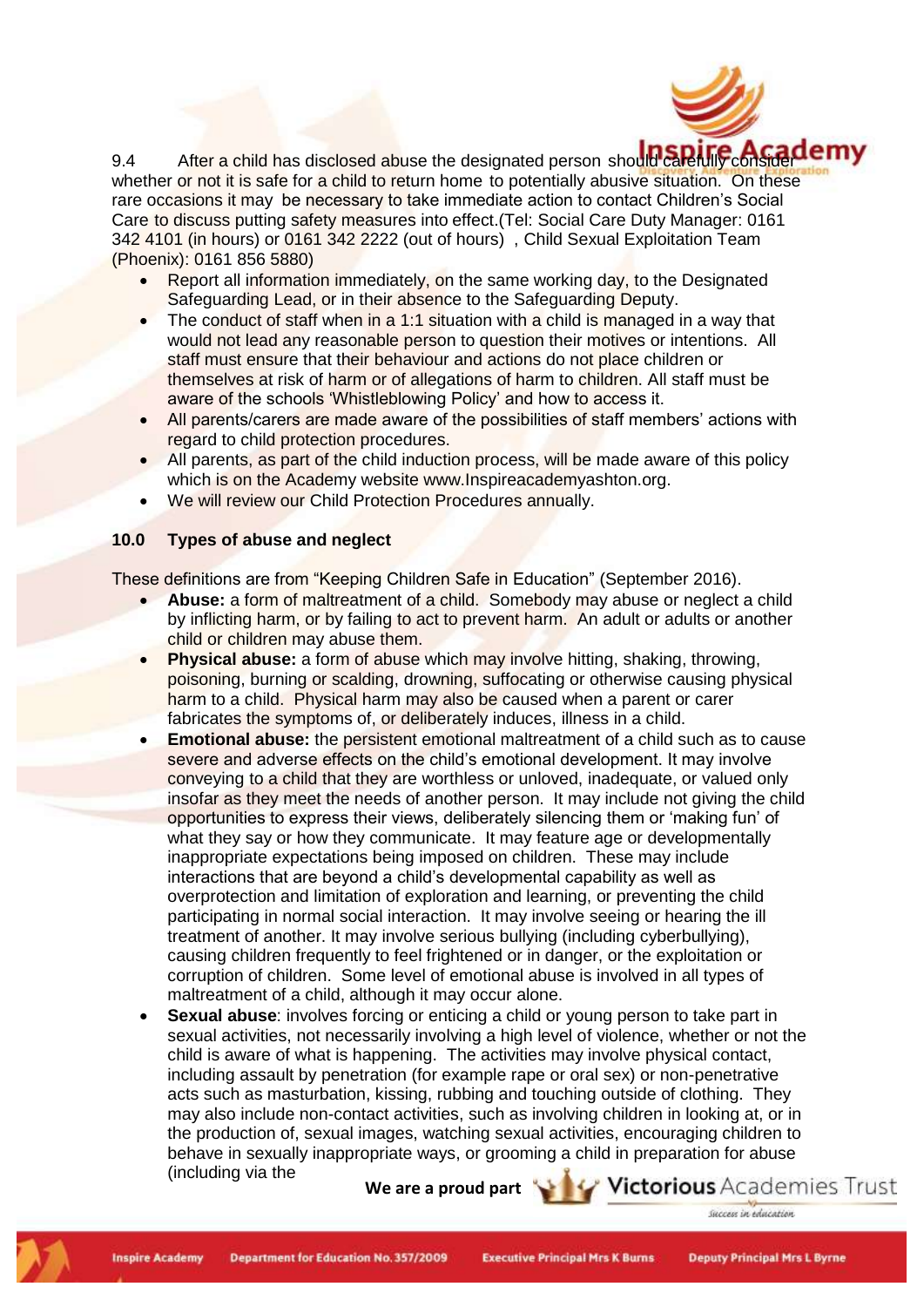internet). Adult males do not solely perpetrate sexual abuse. Women can also commit acts of sexual abuse, as can other children.



**Neglect:** the persistent failure to meet a child's basic physical and/or psychological **demy** needs, likely to result in the serious impairment of the child's health or development. Neglect may occur during pregnancy as a result of maternal substance abuse. Once a child is born, neglect may involve a parent or carer failing to: provide adequate food, clothing and shelter (including exclusion from home or abandonment); protect a child from physical and emotional harm or danger; ensure adequate supervision (including the use of inadequate care-givers); or ensure access to appropriate medical care or treatment. It may also include neglect of, or unresponsiveness to, a child's basic emotional needs.

## **11.0Possible Signs & Symptoms of Abuse**

11.1 The following signs may or may not be indicators that abuse has taken place, but the possibility should be considered. This is not an exclusive list and many of the signs and symptoms could fall into more than one category. Guidance on recognising signs and symptoms of can be found in Working Together to Safeguard Children. Also students with learning difficulties often exhibit some of these signs (e.g. reluctance to get undressed for P.E., constant tiredness) which are not necessarily signs of abuse but symptoms of their condition. However it must also be remembered that disabled children are three times more likely to experience abuse or neglect than non-disabled peers.

#### **Physical Abuse**

- Unexplained injuries, bites, bruises or burns, particularly if they are recurrent
- Improbable excuses given to explain injuries
- Refusal to discuss the causes of injuries
- Untreated injuries
- Disclosure of punishment which appears excessive
- Withdrawal from physical contact/aggressive behaviour
- Arms and legs kept covered in hot weather (excluding for reasons of cultural dress
- Fear of returning home
- Fear of medical help
- Self-destructive tendency
- Running away

## **Emotional Abuse**

- Physical, mental, emotional or developmental lag
- Domestic violence
- Disclosure of punishment which appears excessive
- Over-reaction to making mistakes or fear of punishment
- Continual self-deprecation
- Sudden speech disorders
- Fear of new situations
- Inappropriate responses to painful situations
- Neurotic behaviours
- Self-harm
- Fear of parents being contacted
- Extremes of passivity or aggression
- Drug or solvent abuse
- Running away
- Compulsive stealing, scavenging

## **Sexual Abuse**

- Sudden changes in behaviour

**We are a proud part** 



Success in education

V Victorious Academies Trust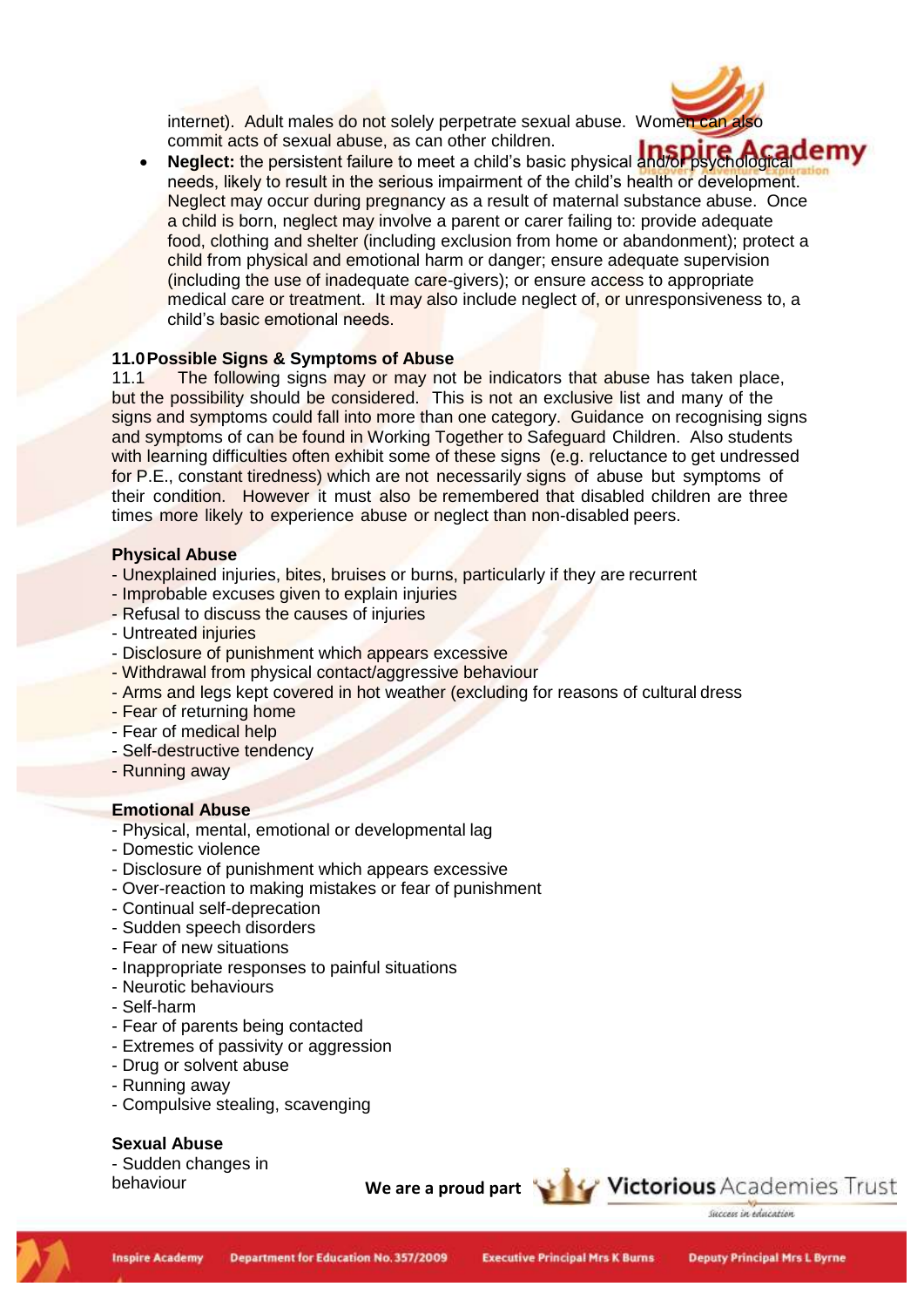- Displays of affection which are inappropriate
- Alleged promiscuity or sexualised behaviour
- Fear of undressing
- Regression to younger behaviour
- Inappropriate internet use and possible 'grooming' concerns
- Genital itching or other genital/anal pain/injury
- Distrust of familiar adult
- Unexplained gifts of money, mobile phones etc.
- Depression and withdrawal
- Apparent secrecy about social activities or the identity of "special friends"
- Wetting or soiling, day and night
- Sleep disturbances or nightmares
- Chronic illness, especially throat infections and sexually transmitted disease

#### **Neglect**

- Constant hunger
- Poor personal hygiene
- Constant tiredness
- Poor state of clothing
- Frequent lateness or non-attendance at school
- Untreated medical problems or unmet special needs
- Low self-esteem
- Neurotic behaviour
- Poor social relationships
- Deterioration in school performance
- Running away
- Compulsive stealing or scavenging

**Child sexual exploitation (CSE)** involves exploitative situations, contexts and relationships where young people receive something (for example food, accommodation, drugs, alcohol, gifts, money or in some cases simply affection) as a result of engaging in sexual activities. Sexual exploitation can take many forms ranging from the seemingly 'consensual' relationship where sex is exchanged for affection or gifts, to serious organised crime by gangs and groups. What marks out exploitation is an imbalance of power in the relationship. The perpetrator always holds some kind of power over the victim, which increases as the exploitative relationship develops. Sexual exploitation involves varying degrees of coercion, intimidation or enticement, including unwanted pressure from peers to have sex, sexual bullying including cyberbullying and grooming. However, it also important to recognise that some young people who are being sexually exploited do not exhibit any external signs of this abuse.

**Sexual violence and sexual harassment between children in schools and colleges:**

can occur between two children of any age and sex. It can also occur through a group of children sexually assaulting or sexually harassing a single child or group of children. Children who are victims of sexual violence and sexual harassment will likely find the experience stressful and distressing. This will, in all likelihood, adversely affect their educational attainment. Sexual violence and sexual harassment exist on a continuum and may overlap, they can occur online and offline (both physically and verbally) and are never acceptable. It is important that all victims are taken seriously and offered appropriate support. Reports of sexual violence and sexual harassment are extremely complex to manage. It is essential that victims are protected, offered appropriate support and every effort is made to ensure their education is not disrupted. It is also important that other children, adult students and school and college staff are supported and protected as appropriate.

**We are a proud part** 





**Victorious** Academies Trust Success in education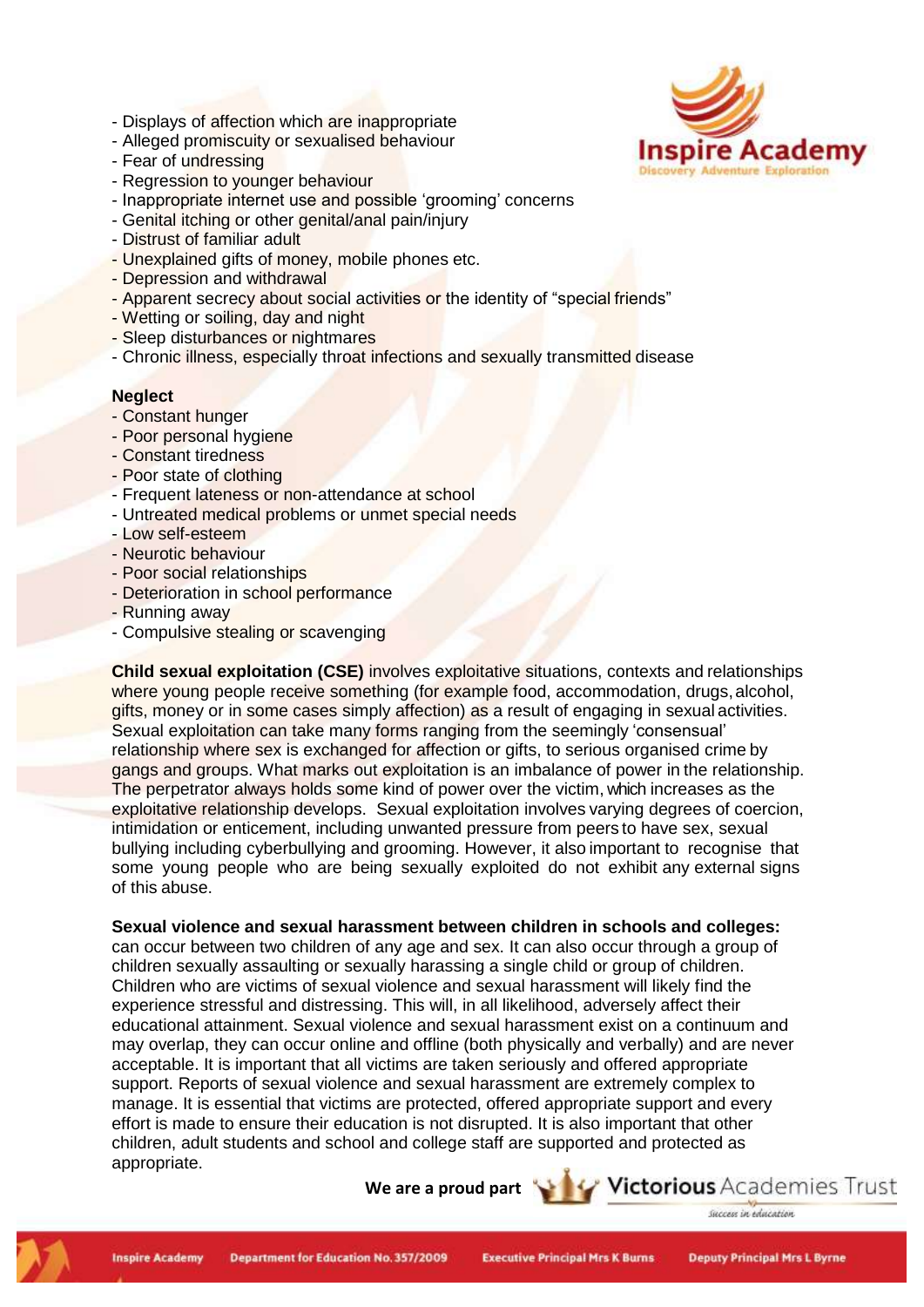

**Female Genital Mutilation (FGM):** professionals in all agencies, and individuals and groups in relevant communities, need to be alert to the possibility of a girl being at risk of FGM, or already having suffered FGM. There is a range of potential indicators that a child or young person may be at risk of FGM, which individually may not indicate risk but if there are two or more indicators present this could signal a risk to the child or young person. Victims of FGM are likely to come from a community that is known to practise FGM. Professionals should note that girls at risk of FGM may not yet be aware of the practice or that it may be conducted on them, so sensitivity should always be shown when approaching the subject.

# **12.0 What to do if you suspect that abuse may have occurred**

12.1 You must report the concerns immediately, on the same working day, to the designated Safeguarding Lead or their deputy.

12.2 The role of the designated person is to:

- Obtain information from staff, volunteers, children or parents and carers who have child protection concerns and to record this information.
- Assess the information quickly and carefully and ask for further information as appropriate.
- They should also consult with the Local Authority Designated Officer LADO.
- The designated Lead should make a referral to the police without delay if it is agreed during the consultation or if there is an immediate risk to the child.
- Suspicions will not be discussed with anyone other than those nominated above.
- It is the right of any individual to make direct referrals to the child protection agencies. If for any reason you believe that the designated persons have not responded appropriately to your concerns, it is then your responsibility to consider contacting the child protection agencies directly.

# **13.0 Responsibilities**

- The Designated Safeguarding Lead or those deputising for them, is responsible for:
	- Adhering to the Academy procedures with regard to referring a child if there are concerns about possible abuse.
	- Keeping full written chronological records of Academy concerns about a child even if there is no need to make an immediate referral.
	- Ensuring that all such records are kept confidentially and securely and are separate from pupil records.
	- Ensuring that an indication of further record-keeping is marked on the pupil records.
	- Checking the attendance of children subject to a Child Protection Plan on daily basis.
	- Ensuring that any child currently who is subject to a Child Protection Plan who is absent without explanation is referred to Social Care.
	- Ensuring that where any child currently who is subject to a Child Protection Plan leaves, their information is transferred to the new school immediately and that the child's social worker is informed. A copy of the child's information will be retained by the Academy.
	- Maintaining their training at least every 2 years
	- Ensuring that all staff and governors have updated safeguarding training regularly

## **14.0 Supporting Children**

**We are a proud part Wickerious** Academies Trust

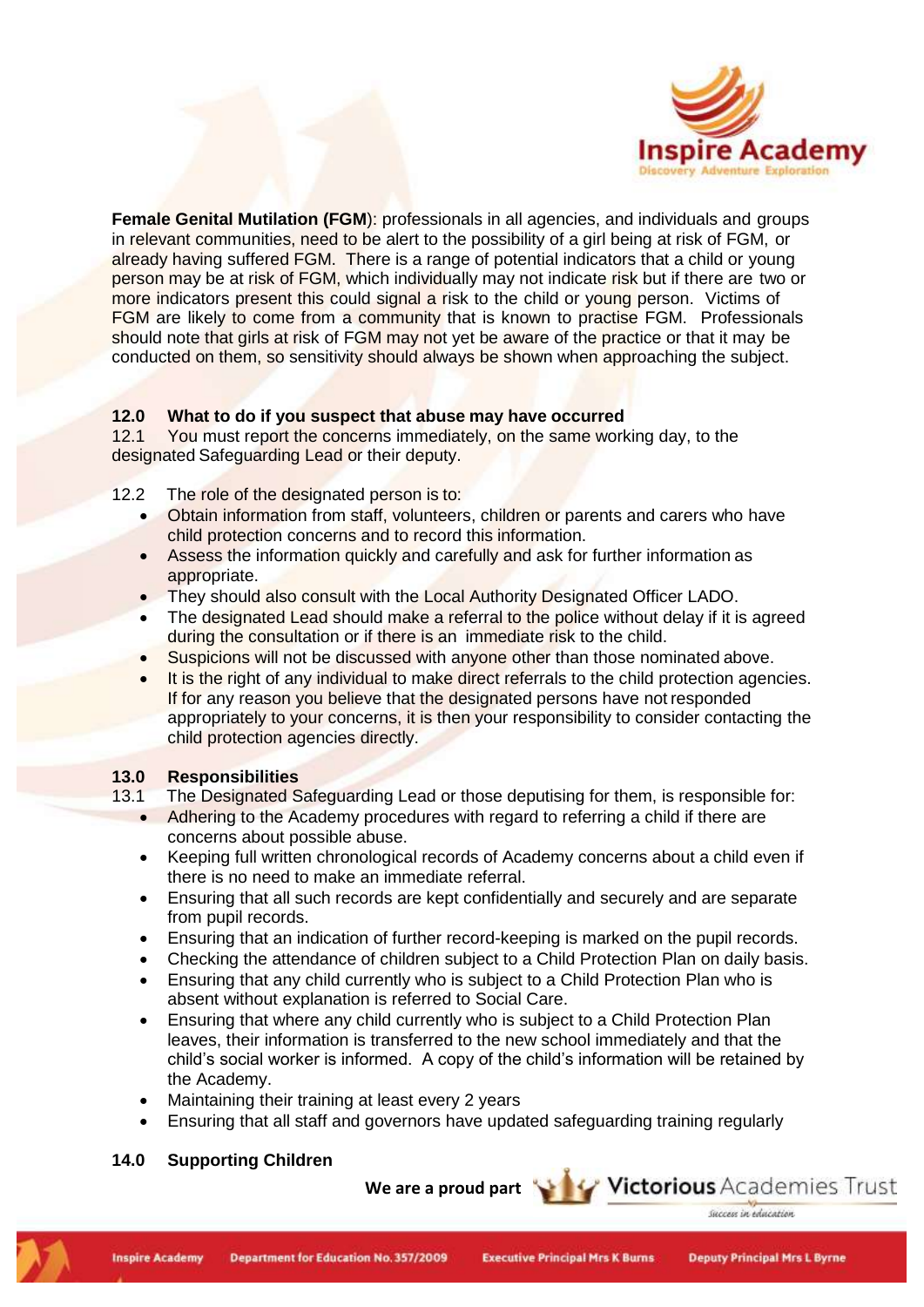14.1 We recognise that a child who is abused or witnesses violence and/or abuse may find it difficult to develop and maintain a sense of self-worth. We recognise that a child in these circumstances may feel helpless and humiliated. We recognise that a child may feel self-blame.

14.2 We recognise that the Academy may provide the only stable, secure and predictable element in the lives of children who have been abused or who are at risk of harm.

14.3 We accept that research shows that the behaviour of a child in these circumstances may range from that which is perceived to be normal to aggressive or withdrawn.

14.4 The Academy will support all children through:

- The curriculum
- The Academy ethos
- **Encouraging self-esteem and self-assertiveness whilst not condoning aggression or** bullying.
- Promoting a caring, safe and positive environment within the school, giving children a sense of being valued.
- **Ensuring children know there are adults at the Academy whom they can approach if** they are worried.
- Liaising and working together with all other support services and those agencies involved in the safeguarding of children.
- Notifying Social Care as soon as there is a significant concern.
- Providing continuing support to a child about whom there have been concerns who leaves the school by ensuring that appropriate information is forwarded under confidential cover to the child's new school.

## **15.0 Confidentiality and Information Sharing**

15.1 We recognise that all matters relating to Child Protection are confidential.

15.2 Department for Education (DfE), information sharing protocols will be adhered to at all times.

15.3 The Principal, Designated Safeguarding Lead, or staff generally will disclose any information about a child to other members of staff on a need to know basis only.

15.4 All staff must be aware that they have a professional responsibility to share information with other agencies in order to safeguard children.

15.5 All staff must be aware that they cannot promise a child to keep secrets.

#### **16.0 Supporting Staff**

16.1 We recognise that staff working in the Academy who have become involved with a child who has suffered harm, or appears to be likely to suffer harm may find the situation stressful and upsetting.

16.2 We will support such staff by providing an opportunity to discuss the situation with the Designated Safeguarding Lead and to seek further support as appropriate.

## **17.0 Safer Recruitment**

17.1 At the Academy we will ensure we practice Safe Recruitment by undertaking enhanced DBS checks of staff and volunteers who work with children. Recruitment adverts

**We are a proud part** 

**Victorious** Academies Trust Success in education

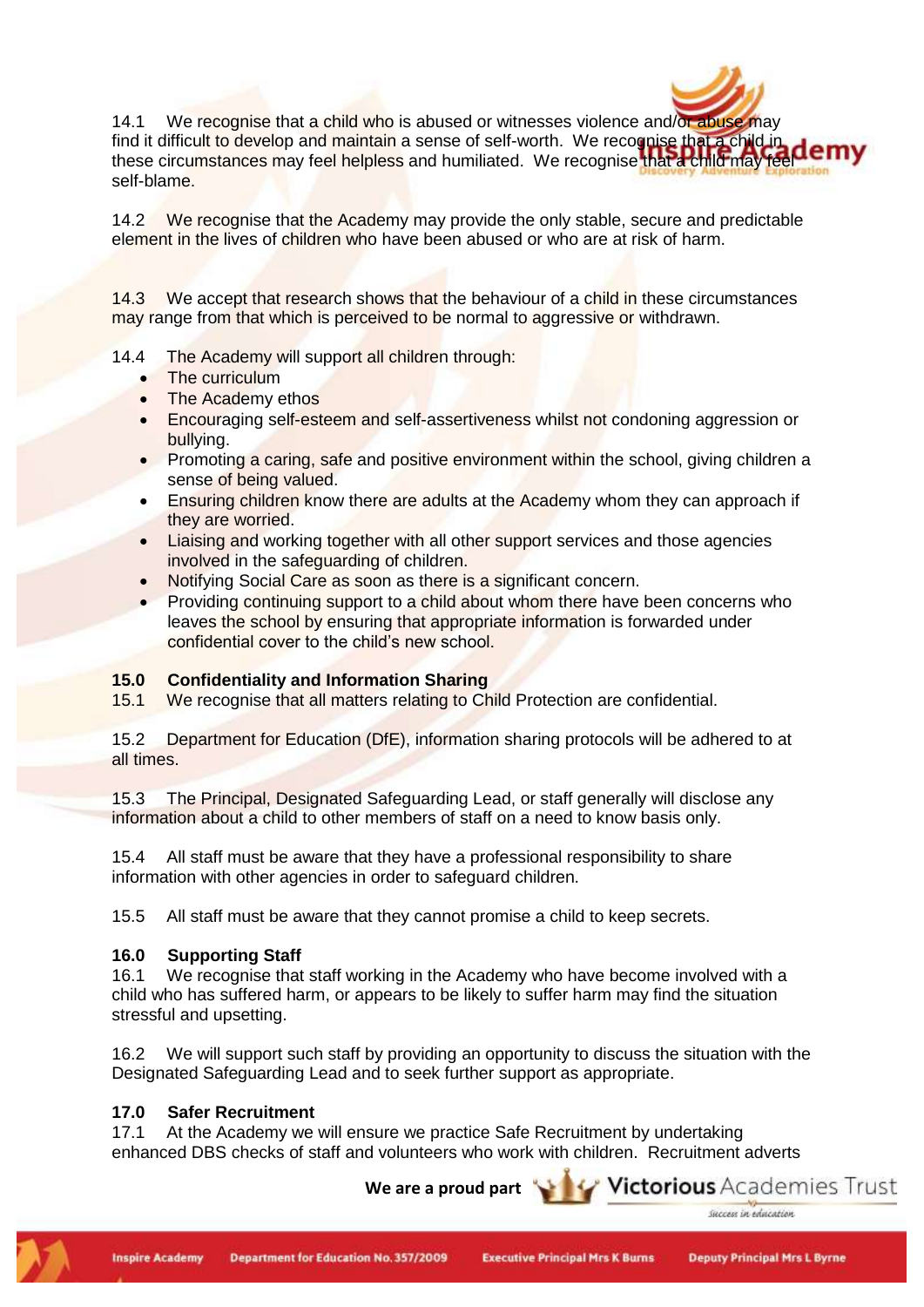will highlight the priority that the Trust and Academy places on this and the Academy commitment to safeguarding.



17.2 The Academy will follow the guidance set out in Keeping Children Safe in Education, and in line with the Local Authority and Local Safeguarding Children's Board procedures.

# **18.0 Allegations against staff**

18.1 We understand that a child or  $3<sup>rd</sup>$  party may make an allegation against a member of staff.

18.2 We understand that an allegation is wider than just those where it is considered that there is reasonable cause to believe that a child has suffered or is at risk of suffering significant harm. Some allegations may indicate that a staff member is unsuitable to work with children.

18.3 We will be guided by Working Together to Safeguard Children which defines an allegation as:

- behaved in a way that has harmed a child, or may have harmed a child;
- **•** possibly committed a criminal offence against or related to a child; or
- behaved towards a child or children in a way that indicates that they are unsuitable to work with children.

18.4 If such an allegation is made, the member of staff receiving the allegation, or having the concern, will immediately inform the Principal, this must be done on the same working day.

18.5 The Principal on all such occasions will discuss, on the same working day, the content of the allegation with Local Authority Designated Officer (LADO).

18.6 If the allegation made to a member of staff concerns the Principal, the member of staff will immediately inform the Chair of the Local Governing Body who will consult with the Trust this must be done on the same working day. If the Chair of Governors is not available the member of staff must make direct contact with the Trust.

18.7 The Academy will follow the Trust procedures for managing allegations against staff.

## **19.0 Whistleblowing**

19.1 We recognise that children cannot be expected to raise concerns in an environment where staff fail to do so.

19.2 All staff must be aware of their duty to raise concerns, where they exist, about the attitude or actions of colleagues.

19.3 Further information is available in our separate policy on whistleblowing.

## **20.0 Bullying**

20.1 Our policy on bullying is set out in a separate policy and acknowledges that to allow or condone bullying may lead to consideration under child protection procedures.

# **21.0 Racial Incidents**

**We are a proud part WAV Victorious** Academies Trust

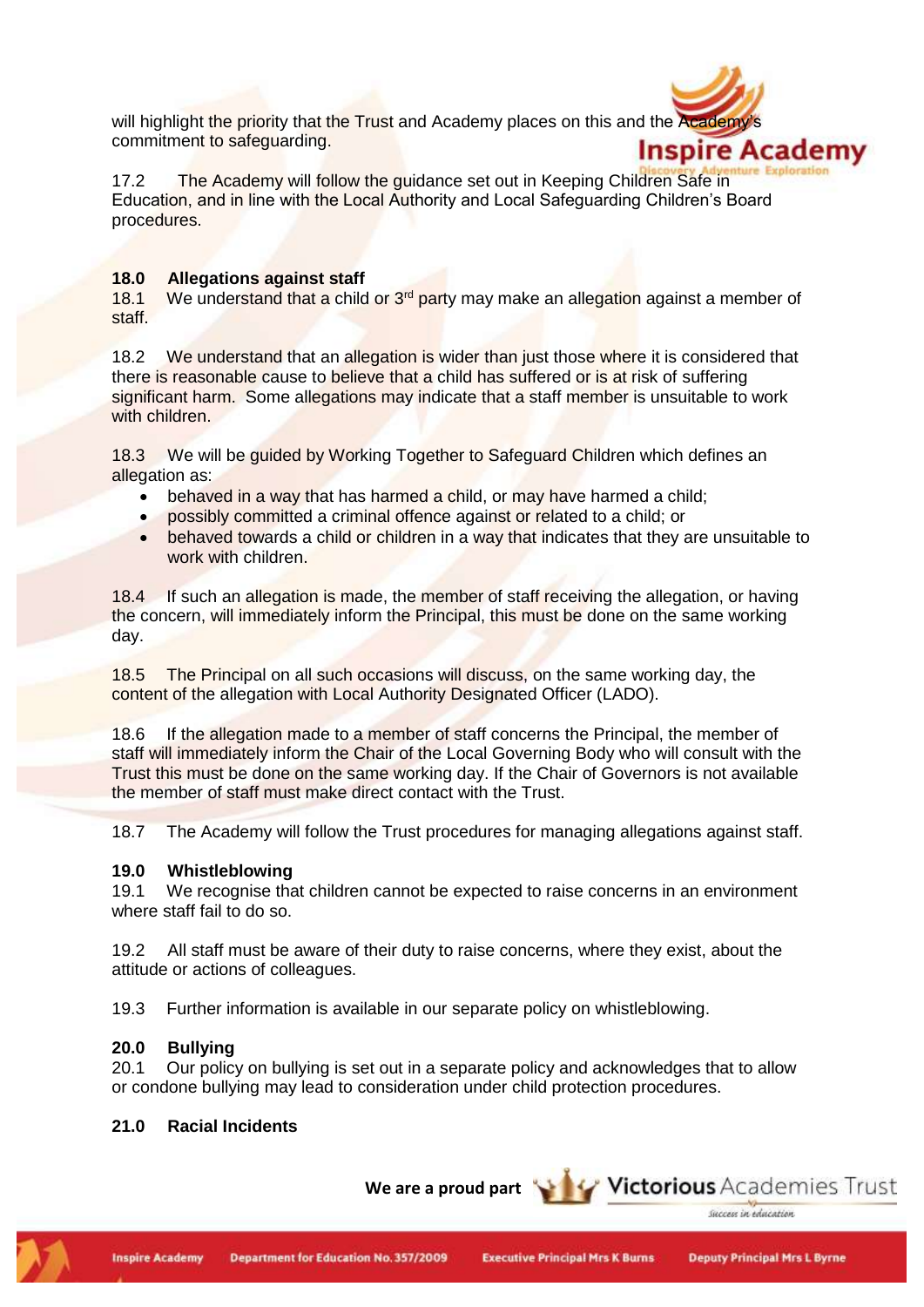21.1 Our policy on racist incidents is set out in a separate policy and acknowledges that repeated racist incidents or a single serious incident may lead to consideration under protection procedures.

## **22.0 Health & Safety**

22.1 Our Health & Safety policy, set out in a separate document, reflects the consideration we give to the protection of our children both within the Academy environment and when away from the Academy when undertaking trips and visits.

# **23.0 Prevention**

We recognise that the Academy plays a significant part in the prevention of harm to our children by providing children with good lines of communication with trusted adults, supportive friends and an ethos of protection.

## 23.2 The Academy community will therefore:

- Establish and maintain an ethos where children feel secure and are encouraged to talk and are always listened to.
- **Ensure that all children know there is an adult at the Academy whom they can** approach if they are worried or in difficulty.

## **24.0 Other Relevant policies**

- Whistleblowing Policy
- Behaviour Policy (Including details on appropriate restraint of pupils)
- Anti-Bullying Policy<br>• Equality Policy
- Equality Policy
- Health & Safety Policy

## **25.0 Management of Children subject to Child Protection Investigation or subject to a Child Protection Plan:**

25.1 The Academy will contribute to the child protection investigation and attend or contribute to the Strategy meetings.

25.2 The Designated Person or deputy will attend the Initial Child Protection Conference to share any relevant information and provide a written report for the conference.

25.3 If the child is placed on the Child Protection Plan, the Designated Person or deputy is responsible for ensuring that the school participates appropriately in the Child Protection Plan and attends all Core Group Meetingsand Child Protection Conferences.

25.4 Information will be shared with staff on a need to know basis but key personnel working with child should have sufficient information to support them in their work with that child.

25.5 If a child with a Child Protection Plan has an unexplained absence from the Academy, the Designated Person will inform the Social Worker.

## **26.0 Support and Training**

26.1 We are committed to the provision of safeguarding training for all our team members, paid and voluntary.

26.2 In addition to the basic safeguarding training, the Designated Persons undertake training in inter-agency working at 2 yearly intervals to keep their knowledge and skill up to date.

**We are a proud part** 

Success in education

Victorious Academies Trust

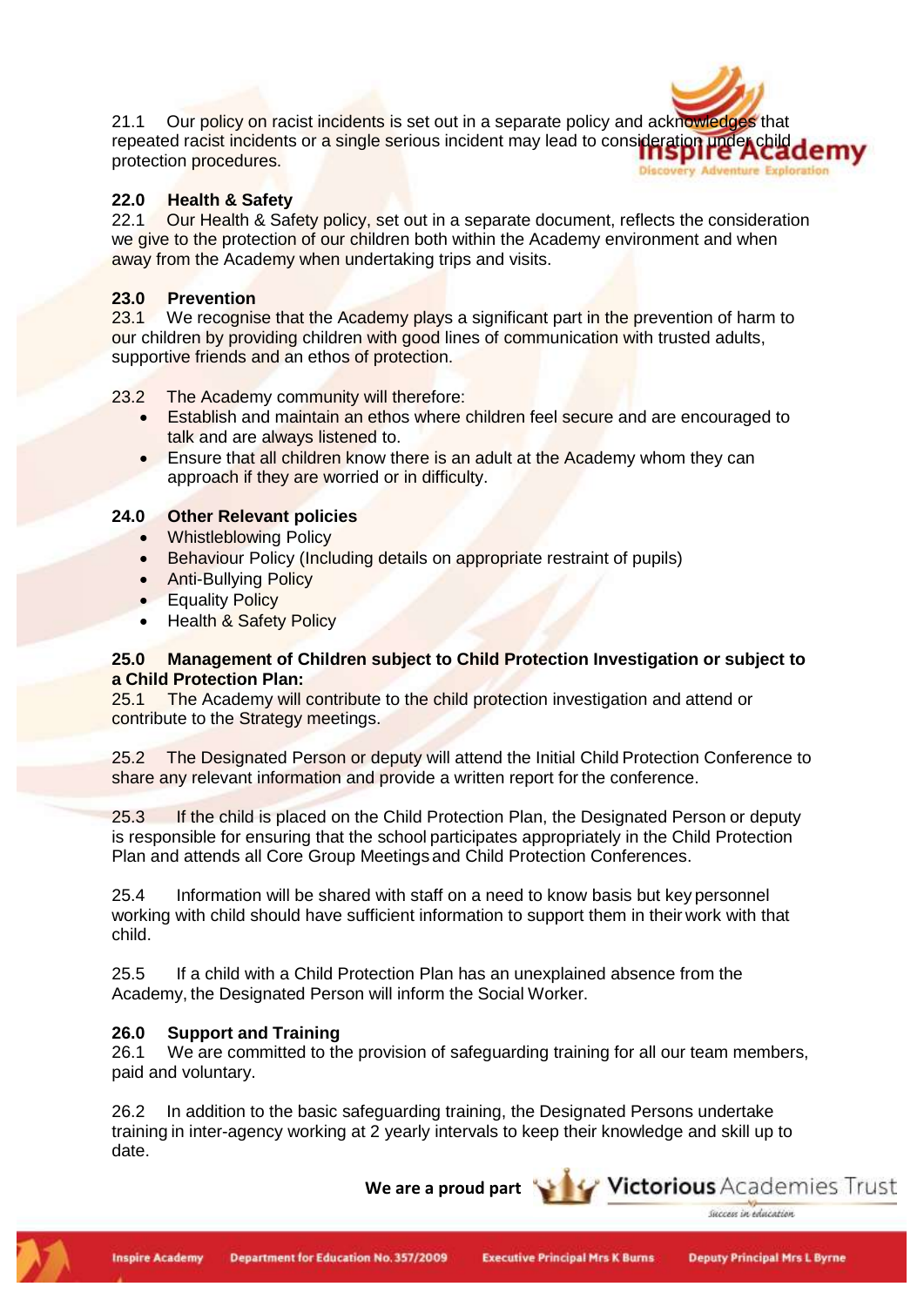26.3 All other staff will undertake appropriate training to equip them to carry out their 26.3 All other start will undertake appropriate walling to equipment of the pyrefresher training at responsibilities for child protection effectively, which is kept up to date by refresher training a least at 3 yearly intervals. This will be supported every year with training and updates provided by the Designated Teacher through staff meetings and training days. 26.4 Staff will be required to sign that they have read Part One: Safeguarding information forall staff of "Keeping Children Safe in Education" (2016).

# **27.0 Record Keeping**

27.1 DfE guidance says that the Designated Person will keep detailed, accurate, secure written records of referrals and concerns. These should be kept separately from academic records, in a confidential file stored in a secure cabinet, accessible only be appropriate senior staff members. They are exempt from records available for examination by parents or children unless subject to a court order.

27.2 If a child transfers to another school or other educational establishment, the Designated Person should forward securely the child protection file to a named person at the receiving school/establishment under separate cover from the academic records. The file should be marked 'confidential, to be opened by addressee only.'

27.3 The Designated Person should retain a copy of the child protection file, this can be digital or paper, which should be stored in a secure area accessible only by appropriate senior staff members. Child Protection records about a student who has ceased to become of compulsory school age should be archived and catalogued. Records must be kept until a child reaches 25 years of age, child protection records must be kept for 35 years after the child leaves the school.

27.4 When making a referral, the referrer should keep a written record of:

- Discussions with child
- Discussions with parent/s
- Discussions with staff
- Information provided to multi agency teams
- Advice given and decisions taken (clearly times, dated and signed)

27.5 The referrer should confirm verbal and telephone referrals in writing within 48 hours, using the interagency referral form.

27.6 The Academy will ensure that we keep up-to-date personal data records of all the children by regularly reminding parents to inform us of any change in family circumstances and requesting an annual update.

# **28.0 Confidentiality and Information Sharing**

28.1 We recognise that all matters relating to child protection are confidential.

28.2 The Principal or Designated Person will disclose personal information about a student to other members of staff on a need to know basis only.

28.3 However, all staff must be aware that they have a professional responsibility to share information with other agencies in order to safeguard children.

- 28.4 When considering sharing information the staff will consider the seven golden rules:
	- Remember that the Data Protection Act is not a barrier to sharing information, it provides the**Victorious** Academies Trust

**We are a proud part** 

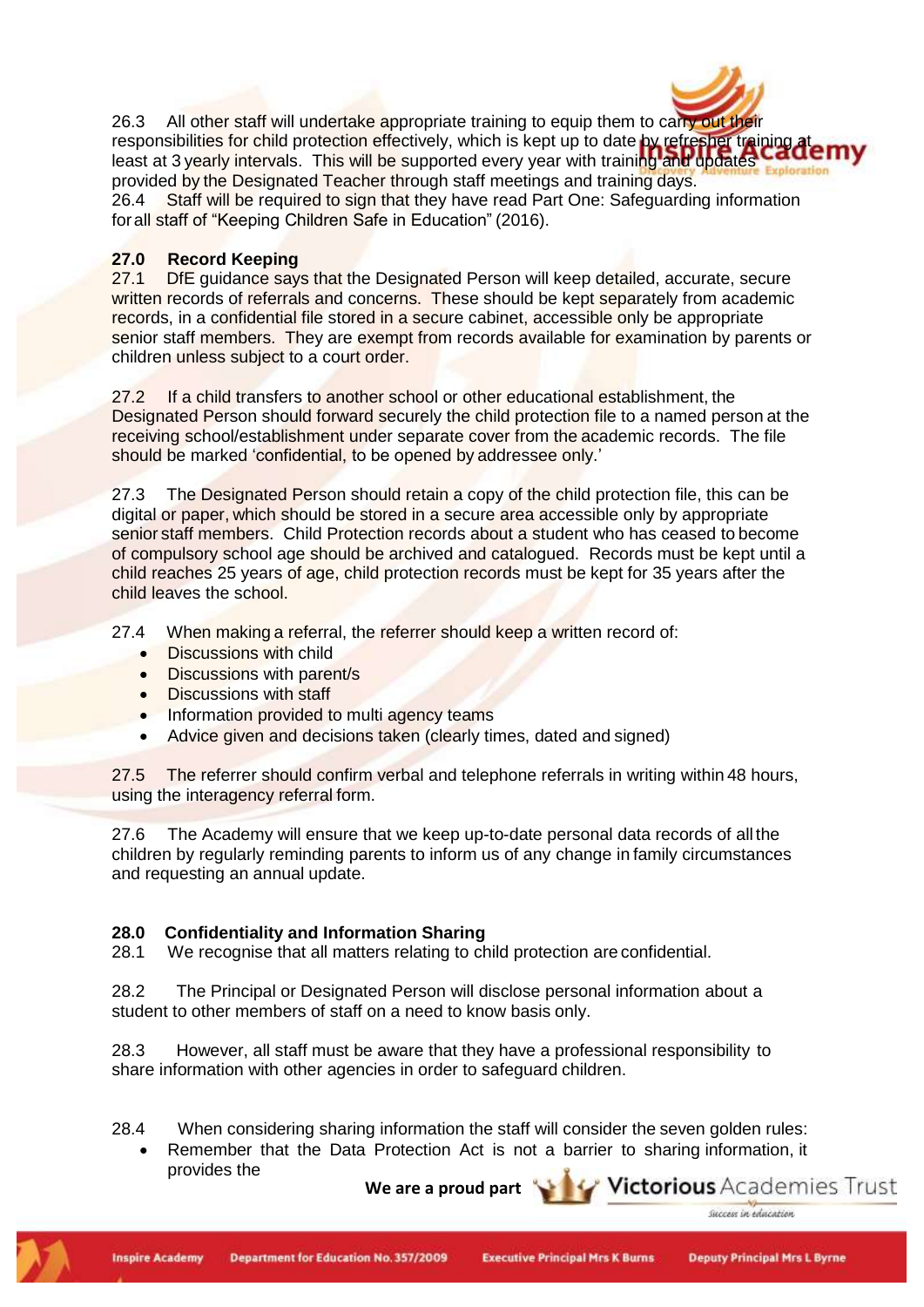framework.

- Be open & honest with the person from the outset about how information may demy be shared.
- Seek advice, do not fail to share information because you are unsure what to do.
- Share with consent where appropriate and respect the wishes of those who refuse consent unless you believe that there is a risk of harm to child if the information is not shared.
- Consider safety and well-being of the child and base information sharing decisions on this.
- Ensure all information shared is Necessary, Proportionate, Relevant, Accurate, Timely and Secure. Ensure any third party or hearsay information is identified and that you have consent to share it
- Keep a record of your decision and reasons for it. Record what you have shared, with whom and the purpose.

28.5 All staff must be aware that they cannot promise a child to keep secrets which might compromise the child's safety or well-being or that of another.

#### **29.0 Supervisory arrangements for the management of out of school hours' activities.**

29.1 We will aim to protect children from abuse and team members from false allegations by adopting the following guidelines:

- All clubs independent of the Academy must have their own child protection policy and procedure in line with the Academy's.
- The club will keep a register of all children attending the activities and give a copy to the Academy.
- The club will keep a register of all team members (both paid staff members and volunteers) and ensure they meet the requirements of the DBS.
- Registers will include arrival and departure times.
- The club will keep a record of all sessions including monitoring and evaluation records.
- The team members will record any unusual events on an accident/incident form.
- Written consent from a parent or guardian will be obtained for every child attending the activities.
- Team members should not be alone with a child, although we recognise that there may be times when this may be necessary or helpful, in such circumstances another adult should be told.
- Team members may escort children of the same sex to the toilet but are not expected to be involved with toileting, unless the child has a special need that has been brought to our attention by the parent/guardian and a care plan is in place for the child naming them as part of the care plan.
- All team members should treat all children with dignity and respect in attitude, language and actions.

**We are a proud part**  $\rightarrow \bullet$  **Victorious** Academies Trust